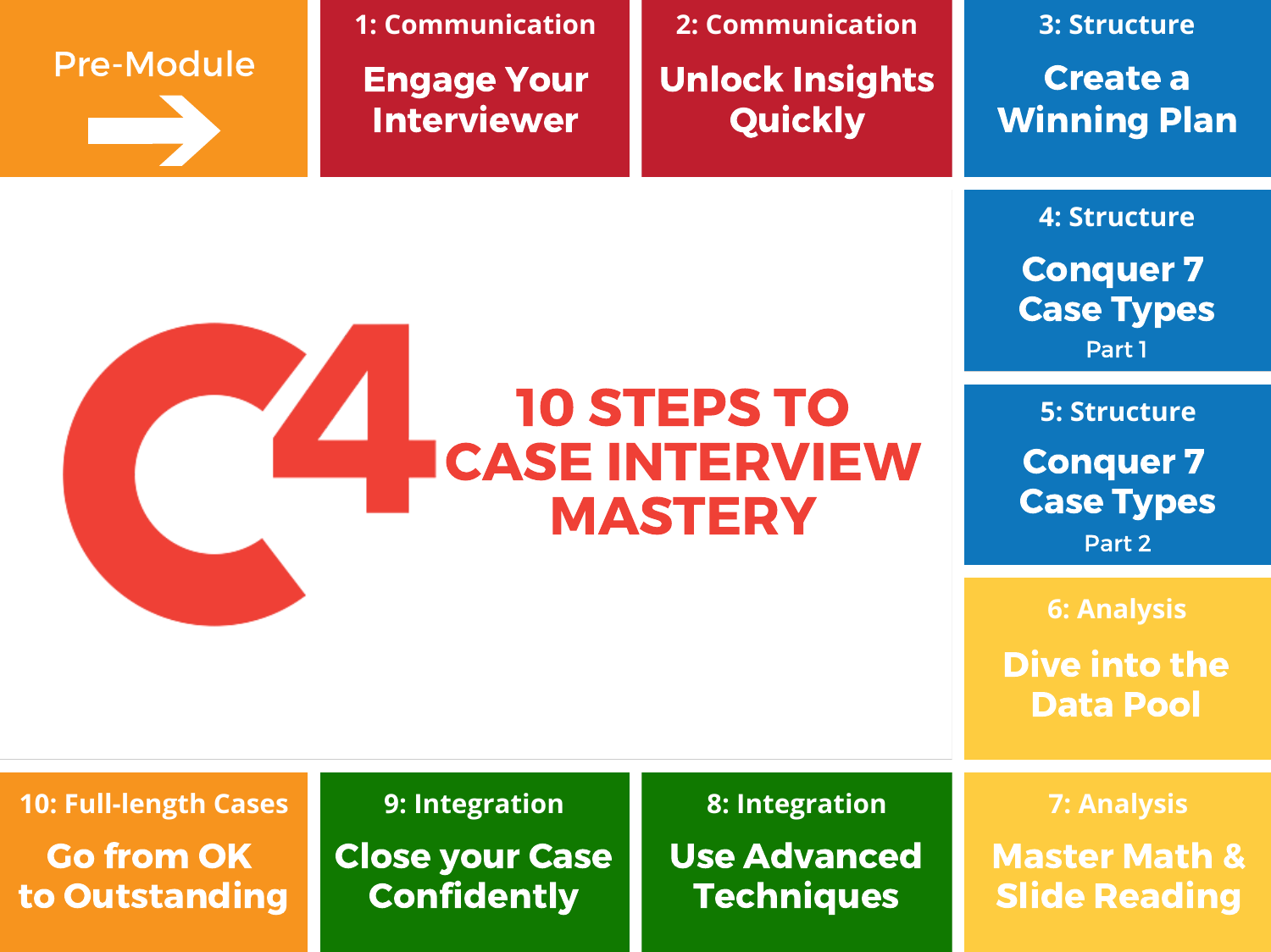| <b>Pre-Module</b>                                                                                                                                                                                                                                                                                                                                                                                 | <b>1: Communication</b> | 2: Communication       | 3: Structure                                                           |
|---------------------------------------------------------------------------------------------------------------------------------------------------------------------------------------------------------------------------------------------------------------------------------------------------------------------------------------------------------------------------------------------------|-------------------------|------------------------|------------------------------------------------------------------------|
|                                                                                                                                                                                                                                                                                                                                                                                                   | <b>Engage Your</b>      | <b>Unlock Insights</b> | <b>Create a</b>                                                        |
|                                                                                                                                                                                                                                                                                                                                                                                                   | <b>Interviewer</b>      | Quickly                | <b>Winning Plan</b>                                                    |
| <b>Step 1: Communication</b><br>1.0 Communication Introduction<br>1.10 Answer First: Part 1 of 2<br>1.11 Answer First: Part 2 of 2<br>1.12 Case Clip: Watch Catherine give 3 versions of her story<br>1.13 Case Clip: Watch Great Warm-up Responses<br>_1.14 Case Clip: Be Answer First with a Command & Control Style<br>1.15 Homework: Answer First Impact Stories<br>1.20 Present! Part 1 of 2 |                         |                        | 4: Structure<br><b>Conquer 7</b><br><b>Case Types</b><br>Part 1        |
|                                                                                                                                                                                                                                                                                                                                                                                                   |                         |                        | <b>5: Structure</b><br><b>Conquer 7</b><br><b>Case Types</b><br>Part 2 |
| 1.21 Present! Part 2 of 2                                                                                                                                                                                                                                                                                                                                                                         |                         |                        | <b>6: Analysis</b>                                                     |
| 1.22 Case Clip: Great Candidate Recaps                                                                                                                                                                                                                                                                                                                                                            |                         |                        | Dive into the                                                          |
| 1.23 Homework: Present!                                                                                                                                                                                                                                                                                                                                                                           |                         |                        | Data Pool                                                              |
| 10: Full-length Cases                                                                                                                                                                                                                                                                                                                                                                             | 9: Integration          | 8: Integration         | 7: Analysis                                                            |
| <b>Go from OK</b>                                                                                                                                                                                                                                                                                                                                                                                 | <b>Close your Case</b>  | <b>Use Advanced</b>    | <b>Master Math &amp;</b>                                               |
| to Oustanding                                                                                                                                                                                                                                                                                                                                                                                     | <b>Confidently</b>      | <b>Techniques</b>      | <b>Slide Reading</b>                                                   |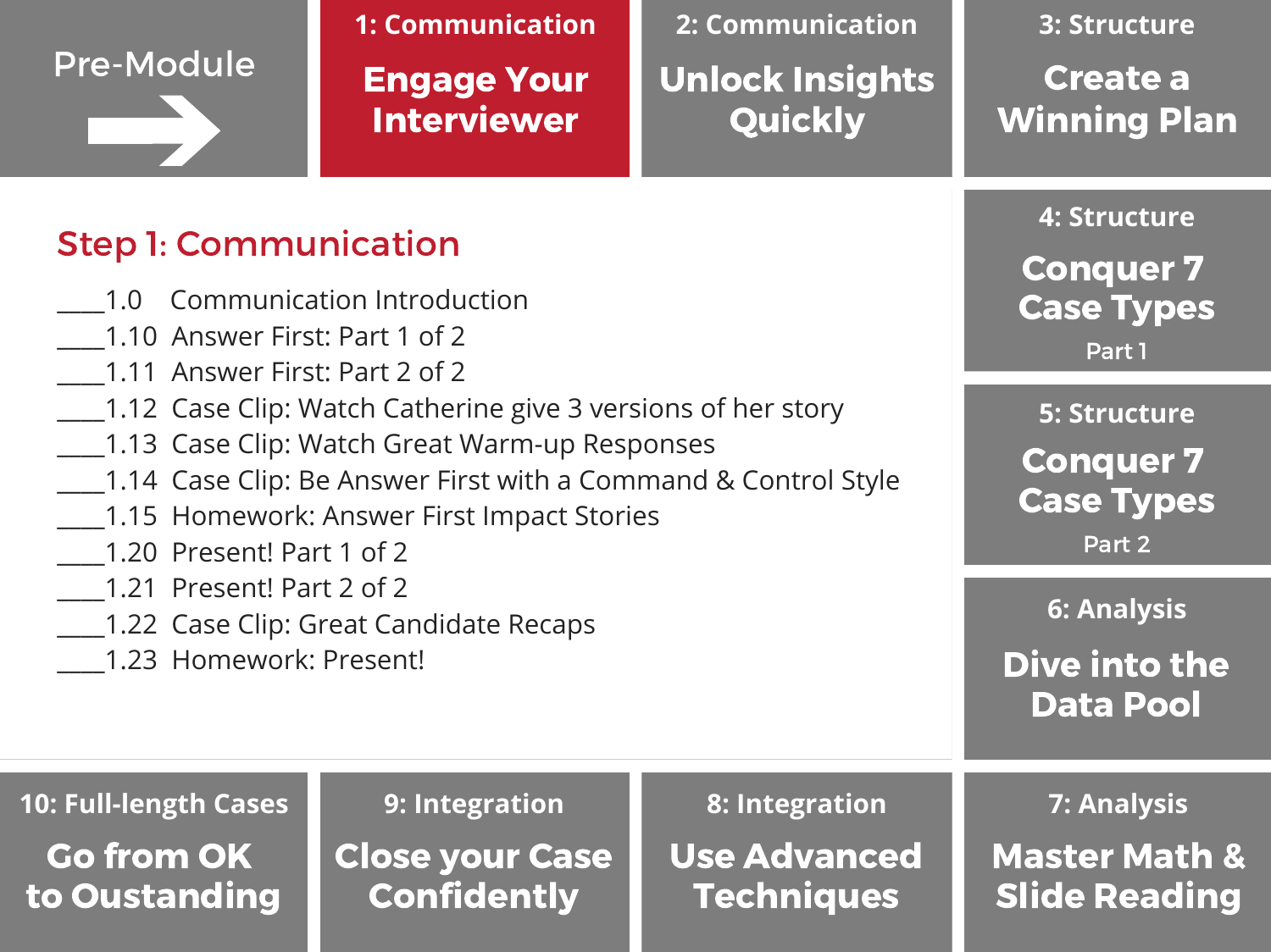| <b>Pre-Module</b>                                                                                                                                                                                                                                                                                                                                                                                              | 1: Communication       | <b>2: Communication</b> | <b>3: Structure</b>                                                    |
|----------------------------------------------------------------------------------------------------------------------------------------------------------------------------------------------------------------------------------------------------------------------------------------------------------------------------------------------------------------------------------------------------------------|------------------------|-------------------------|------------------------------------------------------------------------|
|                                                                                                                                                                                                                                                                                                                                                                                                                | <b>Engage Your</b>     | <b>Unlock Insights</b>  | <b>Create a</b>                                                        |
|                                                                                                                                                                                                                                                                                                                                                                                                                | <b>Interviewer</b>     | Quickly                 | <b>Winning Plan</b>                                                    |
| <b>Step 2: Communication</b><br>$\_1.30$ Be Case Specific - Part 1 of 2 $\,$<br>1.31 Be Case Specific - Part 2 of 2<br>1.32 Case Clips: Thinking Case Specifically with AP<br>_1.33 Case Clips: Case Specific Brainstorming with AP<br>_1.34 Case Clips: Case Specific Brainstorming with RGH<br>_1.35 Homework: Brainstorm Case Specific Words<br>1.40 Take Great Notes<br>_1.41 David's Note Taking Examples |                        |                         | 4: Structure<br><b>Conquer 7</b><br><b>Case Types</b><br>Part 1        |
|                                                                                                                                                                                                                                                                                                                                                                                                                |                        |                         | <b>5: Structure</b><br><b>Conquer 7</b><br><b>Case Types</b><br>Part 2 |
| 1.42 Case Clip: Candidates Take Notes                                                                                                                                                                                                                                                                                                                                                                          |                        |                         | <b>6: Analysis</b>                                                     |
| 1.43 Homework: Sample Notes by Case Type                                                                                                                                                                                                                                                                                                                                                                       |                        |                         | Dive into the                                                          |
| 1.50 Communication Recap                                                                                                                                                                                                                                                                                                                                                                                       |                        |                         | <b>Data Pool</b>                                                       |
| 10: Full-length Cases                                                                                                                                                                                                                                                                                                                                                                                          | 9: Integration         | 8: Integration          | <b>7: Analysis</b>                                                     |
| <b>Co</b> from OK                                                                                                                                                                                                                                                                                                                                                                                              | <b>Close your Case</b> | <b>Use Advanced</b>     | <b>Master Math &amp;</b>                                               |
| to Oustanding                                                                                                                                                                                                                                                                                                                                                                                                  | <b>Confidently</b>     | <b>Techniques</b>       | <b>Slide Reading</b>                                                   |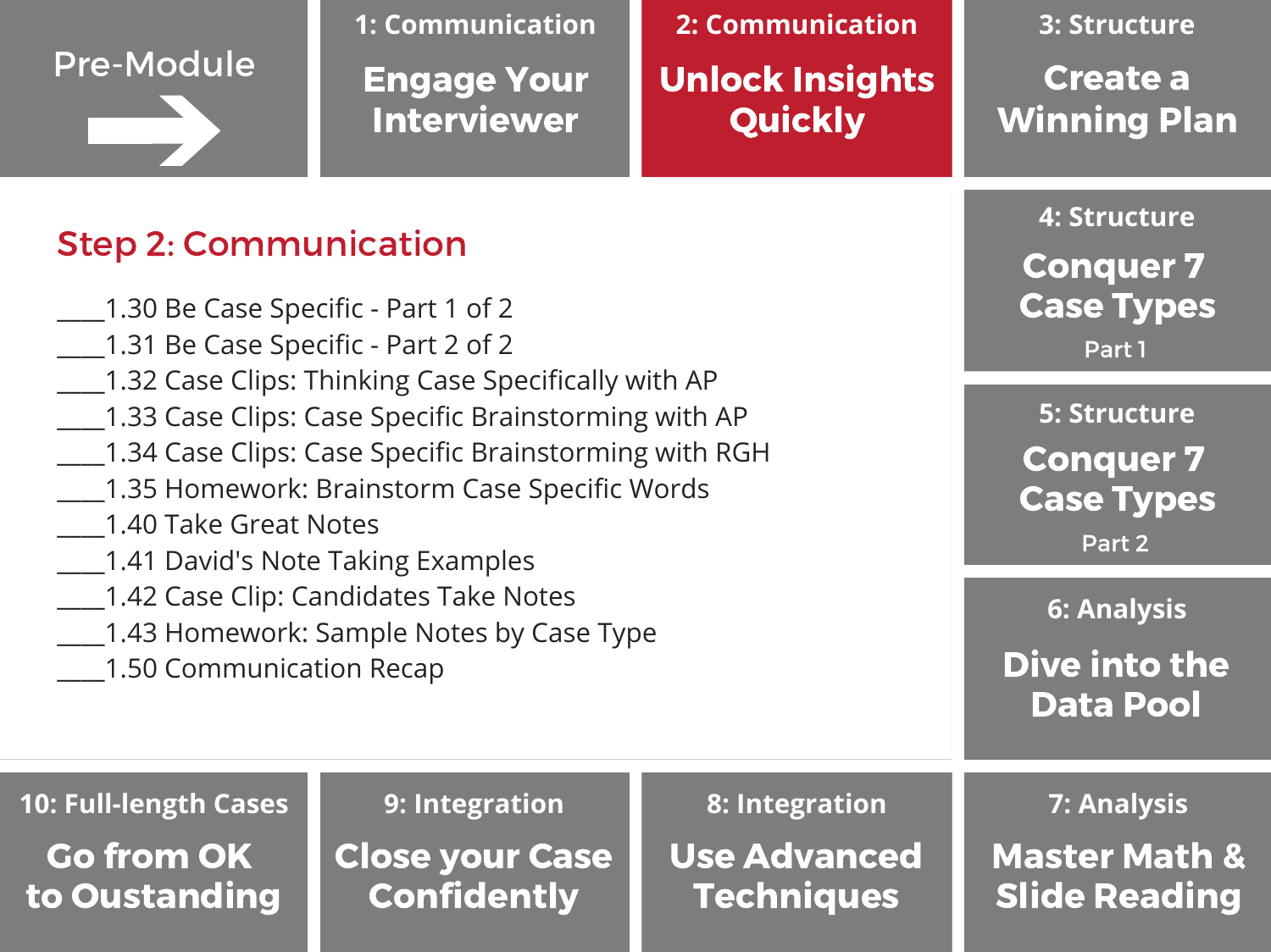| <b>Pre-Module</b>                                                                                                                               | <b>1: Communication</b><br><b>Engage Your</b><br><b>Interviewer</b>                                                          | 2: Communication<br><b>Unlock Insights</b><br>Quickly      | <b>3: Structure</b><br><b>Create a</b><br><b>Winning Plan</b>          |
|-------------------------------------------------------------------------------------------------------------------------------------------------|------------------------------------------------------------------------------------------------------------------------------|------------------------------------------------------------|------------------------------------------------------------------------|
| <b>Step 3: Structure</b><br>Structure Introduction<br>2.0<br>2.10 Block<br>_2.11 Case Clip: 3 Case Starts                                       |                                                                                                                              |                                                            | 4: Structure<br><b>Conquer 7</b><br><b>Case Types</b><br>Part 1        |
| 2.20 Break<br>_2.21 Case Clip: Great Splits<br>2.30 Ask                                                                                         | _2.12 Homework: Blocks by Case Type<br>2.22 Homework: Break - Be a Split Master<br>_2.31 Case Clip: America's Pantry Example |                                                            | <b>5: Structure</b><br><b>Conquer 7</b><br><b>Case Types</b><br>Part 2 |
| 2.32 Homework: Ask Data Driven Questions<br>2.40 Profit Trees<br>2.41 Case Clip: America's Pantry Example<br>2.42 Homework: Create Profit Trees |                                                                                                                              |                                                            | <b>6: Analysis</b><br>Dive into the<br><b>Data Pool</b>                |
| 10: Full-length Cases<br><b>Go from OK</b><br>to Oustanding                                                                                     | 9: Integration<br><b>Close your Case</b><br><b>Confidently</b>                                                               | 8: Integration<br><b>Use Advanced</b><br><b>Techniques</b> | 7: Analysis<br><b>Master Math &amp;</b><br><b>Slide Reading</b>        |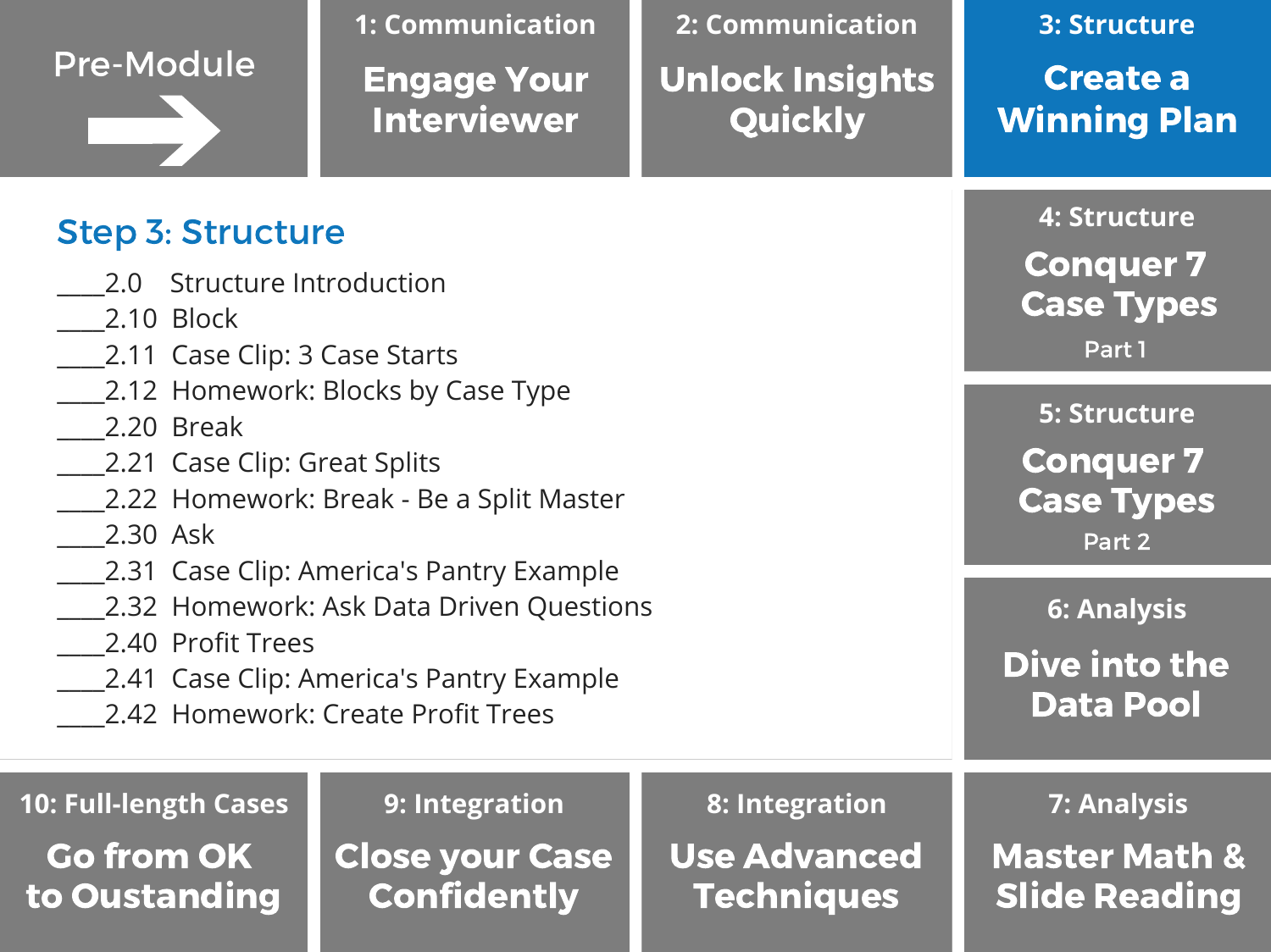| Pre-Module                                                                                                                                                                                                                                         | 1: Communication<br><b>Engage Your</b><br><b>Interviewer</b>   | 2: Communication<br><b>Unlock Insights</b><br>Quickly             | 3: Structure<br><b>Create a</b><br><b>Winning Plan</b>                 |
|----------------------------------------------------------------------------------------------------------------------------------------------------------------------------------------------------------------------------------------------------|----------------------------------------------------------------|-------------------------------------------------------------------|------------------------------------------------------------------------|
| <b>Step 4: Structure</b><br>2.50 Use an Integrated Thinking Model<br>Learn the MVM<br>2.51<br>2.53 Homework: Build Your Integrated Model<br><b>Case Roadmaps Introduction</b><br>2.60                                                              |                                                                |                                                                   | 4: Structure<br><b>Conquer 7</b><br><b>Case Types</b><br>Part 1        |
| 2.61 Roadmap 1: Merge, Acquire, JV - Part 1 of 2<br>2.612 Roadmap 1: Merge, Acquire, JV - Part 2 of 2<br>2.613 Homework: Roadmap 1 - Case Start<br>2.62 Roadmap 2: Growth Strategy - Part 1 of 2<br>2.622 Roadmap 2: Growth Strategy - Part 2 of 2 |                                                                |                                                                   | <b>5: Structure</b><br><b>Conquer 7</b><br><b>Case Types</b><br>Part 2 |
| 2.623 Homework: Roadmap 2 - Case Start<br>2.63 Roadmap 4: Enter a New Geography or Market<br>2.631 Homework: Roadmap 4 - Case Start<br>2.632 Roadmap 3: New Business or Product<br>2.633 Homework: Roadmap 3 - Case Start                          |                                                                |                                                                   | <b>6: Analysis</b><br>Dive into the<br><b>Data Pool</b>                |
| 10: Full-length Cases<br><b>Go from OK</b><br>to Oustanding                                                                                                                                                                                        | 9: Integration<br><b>Close your Case</b><br><b>Confidently</b> | <b>8: Integration</b><br><b>Use Advanced</b><br><b>Techniques</b> | 7: Analysis<br><b>Master Math &amp;</b><br><b>Slide Reading</b>        |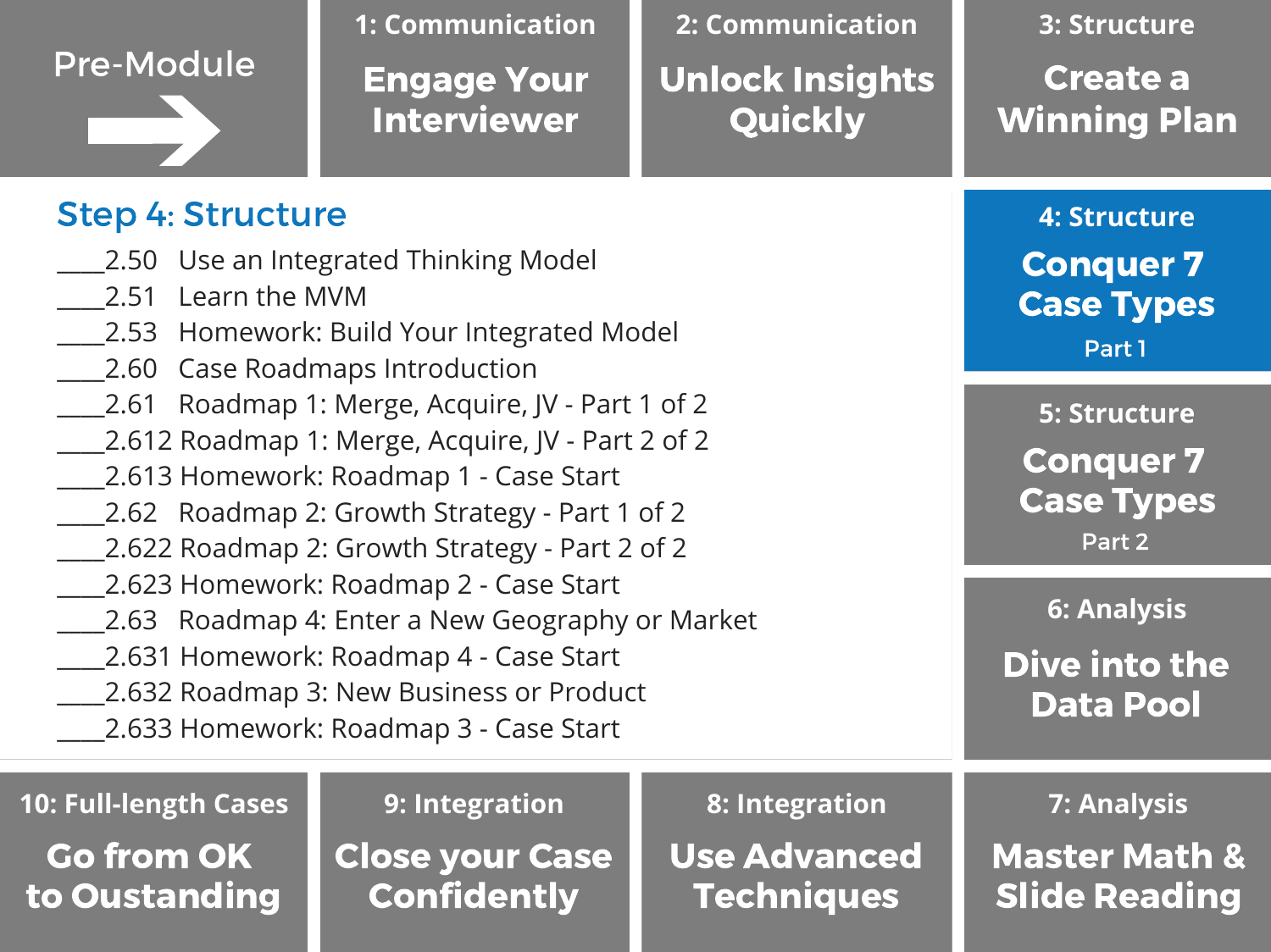## Pre-Module **1: Communication** Engage Your Interviewer **2: Communication Quickly**

## Step 5: Structure

- \_\_\_\_2.64 Roadmap 8: Streamline a Process Part 1 of 2
- \_\_\_\_2.642 Roadmap 8: Streamline a Process Part 2 of 2
- 2.643 Homework: Roadmap 8 Case Start
- \_\_\_\_2.65 Roadmap 12: Competitor Attack Part 1 of 2
- \_\_\_\_2.652 Roadmap 12: Competitor Attack Part 2 of 2
- 2.653 Homework: Roadmap 12 Case Start
- \_\_\_\_2.66 Roadmap 13: Market Shift
- 2.663 Homework: Roadmap 13 Case Start
- 2.70 Present Your Plan Part 1 of 2
- 2.71 Present Your Plan Part 2 of 2
- \_\_\_\_2.90 Structure Recap

Unlock Insights

**3: Structure** Create a Winning Plan

**4: Structure** Conquer 7 Case Types Part 1

**5: Structure** Conquer 7 Case Types Part 2

**6: Analysis** Dive into the Data Pool

**10: Full-length Cases 9: Integration 8: Integration 7: Analysis**

Go from OK to Oustanding

Close your Case **Confidently** 

Use Advanced **Techniques** 

Master Math & Slide Reading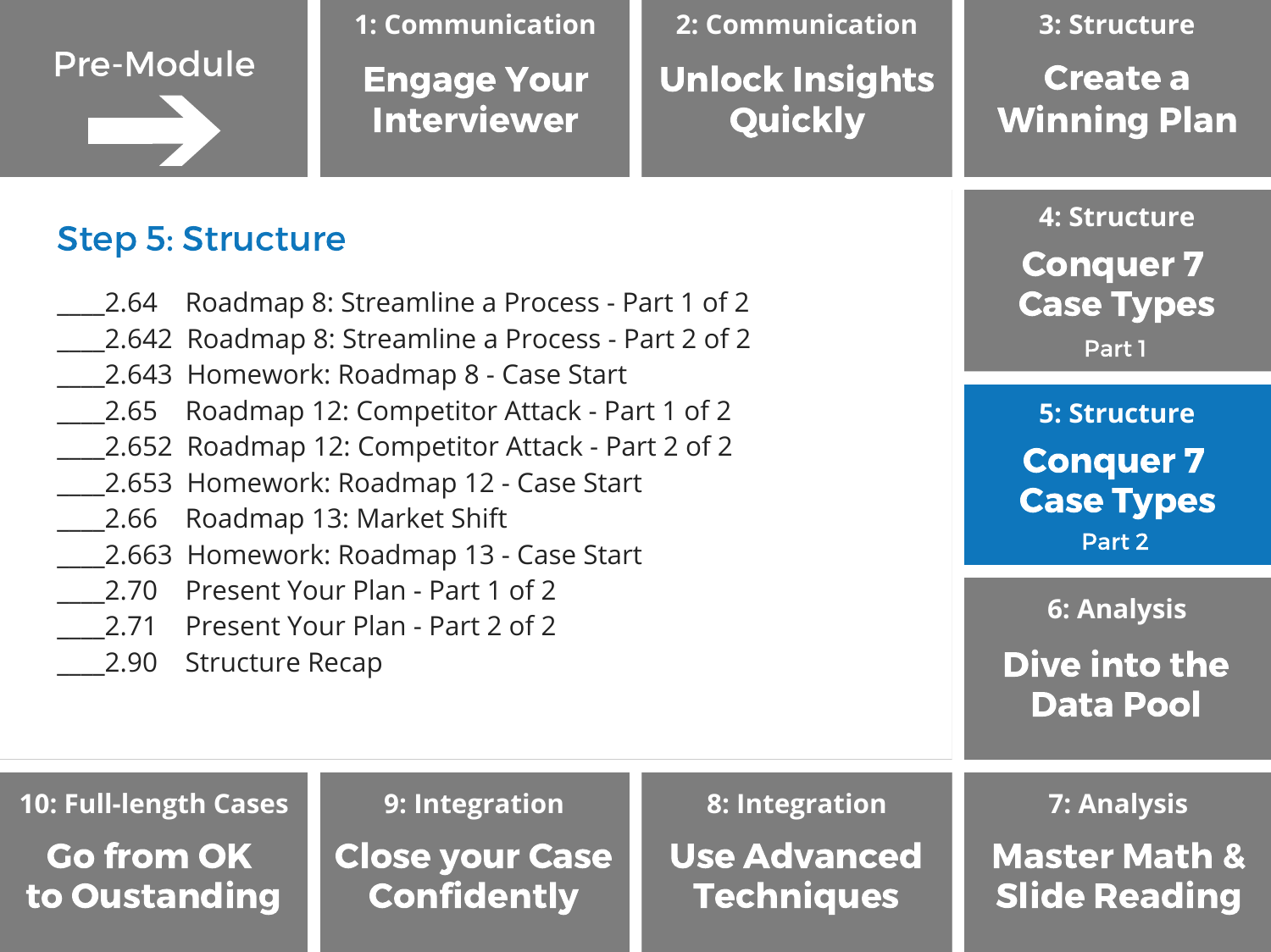|                                                                                                                                                                                             | <b>1: Communication</b>                                        | 2: Communication                                           | 3: Structure                                                           |
|---------------------------------------------------------------------------------------------------------------------------------------------------------------------------------------------|----------------------------------------------------------------|------------------------------------------------------------|------------------------------------------------------------------------|
| <b>Pre-Module</b>                                                                                                                                                                           | <b>Engage Your</b><br><b>Interviewer</b>                       | <b>Unlock Insights</b><br>Quickly                          | <b>Create a</b><br><b>Winning Plan</b>                                 |
| <b>Step 6: Analysis</b><br>Analysis Introduction<br>3.0<br>__3.10 Anticipate Data - Part 1 of 2                                                                                             |                                                                |                                                            | 4: Structure<br><b>Conquer 7</b><br><b>Case Types</b><br>Part 1        |
| __3.11 Anticipate Data - Part 2 of 2<br>__3.12 Homework: Anticipate Data<br>3.20 Dive Your Way Into Data<br>3.21 Talk Your Way In<br>3.22 Homework: Dive In Phrases<br>3.30 Grab that Data! |                                                                |                                                            | <b>5: Structure</b><br><b>Conquer 7</b><br><b>Case Types</b><br>Part 2 |
| _3.31 Grab that Data! America's Pantry Example<br>_3.32 Grab that Data! RGH Example<br>__3.33A-J Case Clips: Data for AP and RGH (10 clips)<br>3.34 Homework: Grab that Data!               |                                                                |                                                            | <b>6: Analysis</b><br>Dive into the<br><b>Data Pool</b>                |
| 10: Full-length Cases<br><b>Go from OK</b><br>to Oustanding                                                                                                                                 | 9: Integration<br><b>Close your Case</b><br><b>Confidently</b> | 8: Integration<br><b>Use Advanced</b><br><b>Techniques</b> | <b>7: Analysis</b><br><b>Master Math &amp;</b><br><b>Slide Reading</b> |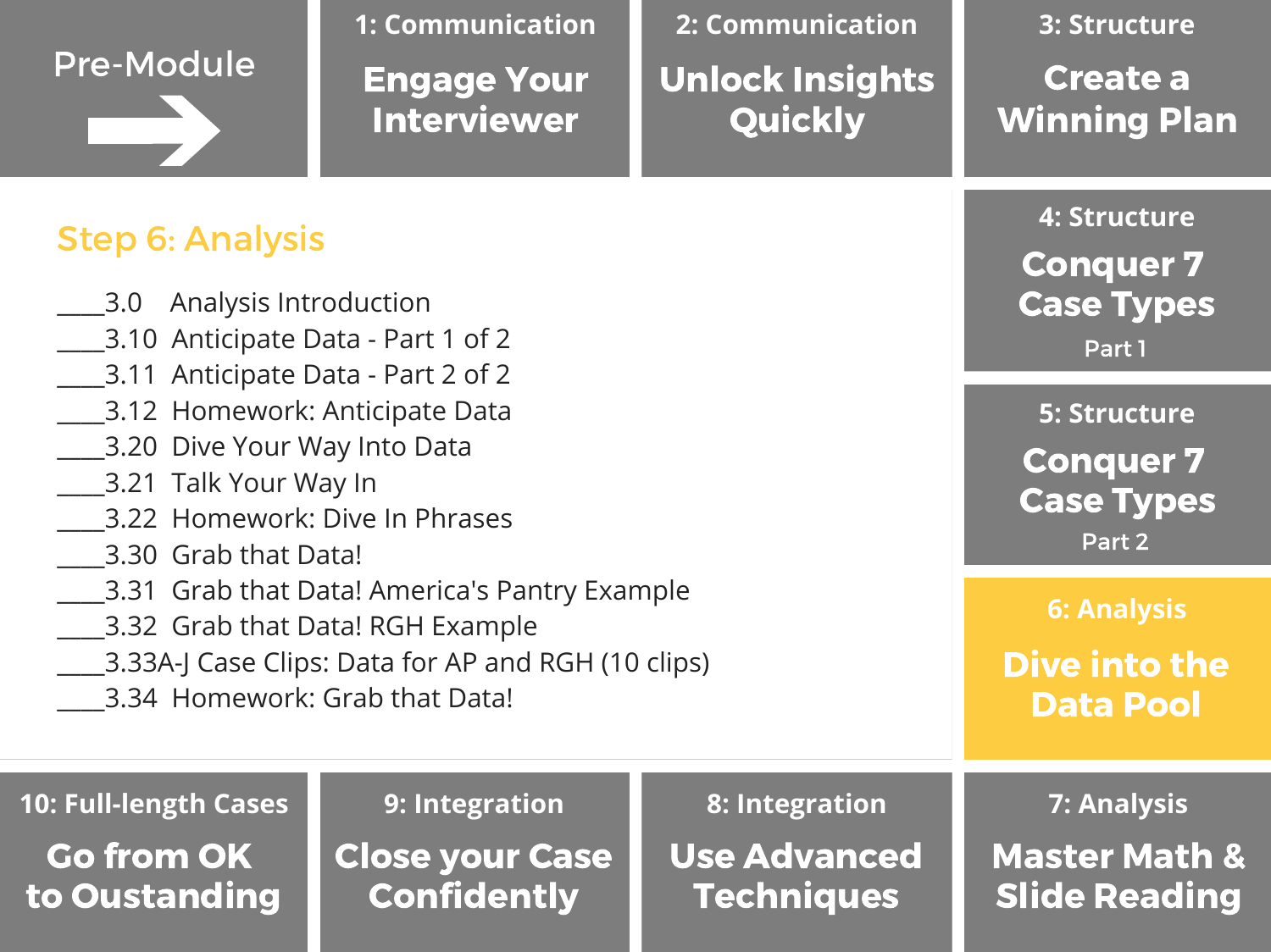|                                                                                                                                                                                                                                                                                                                                                                   | <b>1: Communication</b> | 2: Communication       | 3: Structure                                                           |
|-------------------------------------------------------------------------------------------------------------------------------------------------------------------------------------------------------------------------------------------------------------------------------------------------------------------------------------------------------------------|-------------------------|------------------------|------------------------------------------------------------------------|
| <b>Pre-Module</b>                                                                                                                                                                                                                                                                                                                                                 | <b>Engage Your</b>      | <b>Unlock Insights</b> | <b>Create a</b>                                                        |
|                                                                                                                                                                                                                                                                                                                                                                   | <b>Interviewer</b>      | Quickly                | <b>Winning Plan</b>                                                    |
| <b>Step 7: Analysis</b><br>3.40 Push Your Mental Math<br>_3.41  Mental Math: Tattoo Redo Example<br>_3.42 Mental Math: Junkyard Arcade Example<br>_3.43 Homework: Jump into MBBMath.com<br>3.50 Slides, Slides, Slides - Overview<br>_3.51 Slides, Slides, Slides - Slash & Burn Example<br>3.52 Slides, Slides, Slides - Clark & Gable Example<br>3.53 Implement |                         |                        | 4: Structure<br><b>Conquer 7</b><br><b>Case Types</b><br>Part 1        |
|                                                                                                                                                                                                                                                                                                                                                                   |                         |                        | <b>5: Structure</b><br><b>Conquer 7</b><br><b>Case Types</b><br>Part 2 |
| 3.54-3.56 Case Clips: WOW Slide Data (3 clips)                                                                                                                                                                                                                                                                                                                    |                         |                        | <b>6: Analysis</b>                                                     |
| 3.57 Homework: Slide reading with mekkographics.com                                                                                                                                                                                                                                                                                                               |                         |                        | Dive into the                                                          |
| 3.60 Analysis Recap                                                                                                                                                                                                                                                                                                                                               |                         |                        | <b>Data Pool</b>                                                       |
| 10: Full-length Cases                                                                                                                                                                                                                                                                                                                                             | 9: Integration          | 8: Integration         | <b>7: Analysis</b>                                                     |
| <b>Go from OK</b>                                                                                                                                                                                                                                                                                                                                                 | <b>Close your Case</b>  | <b>Use Advanced</b>    | <b>Master Math &amp;</b>                                               |
| to Oustanding                                                                                                                                                                                                                                                                                                                                                     | <b>Confidently</b>      | <b>Techniques</b>      | <b>Slide Reading</b>                                                   |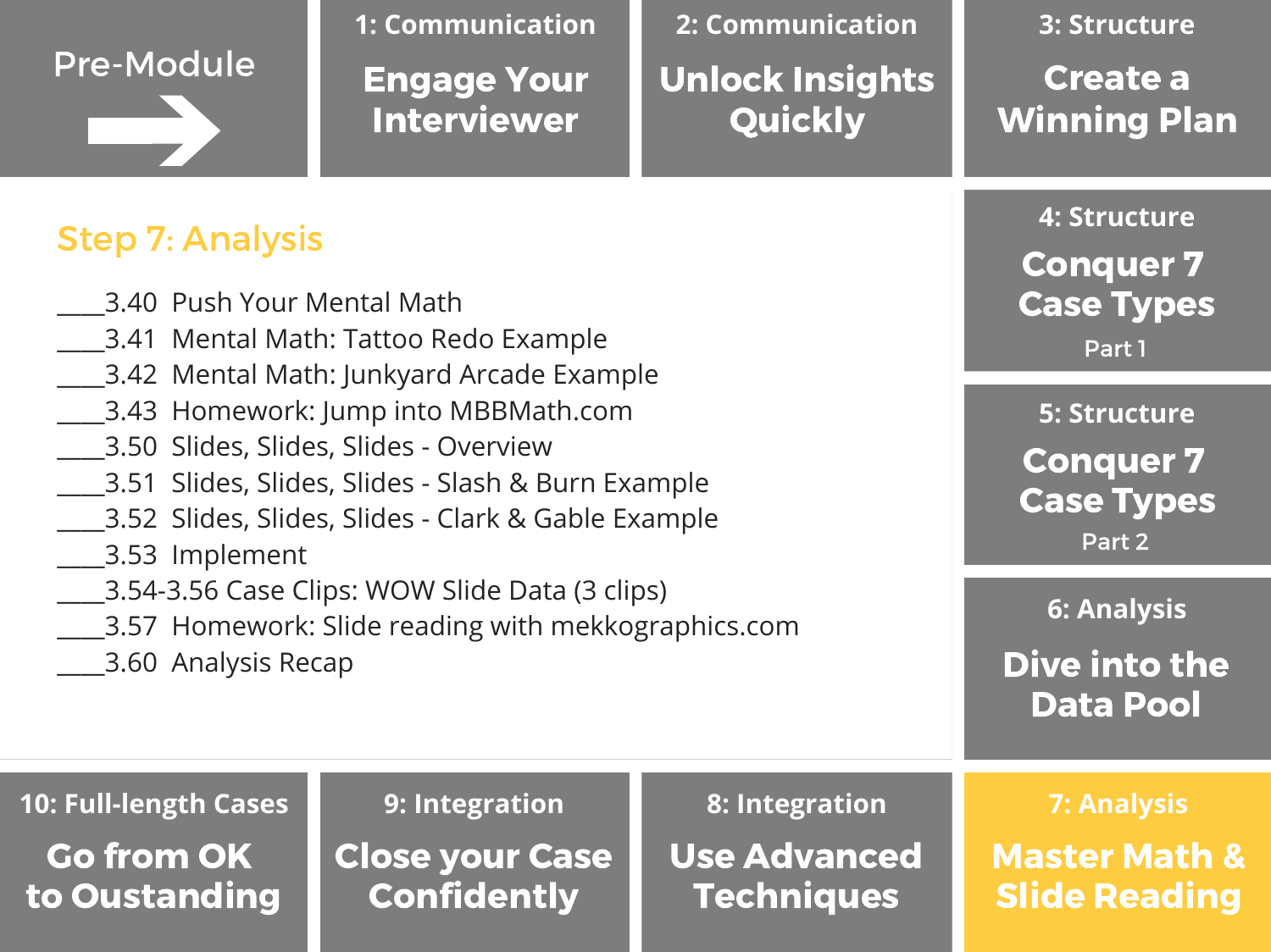|                                                                                                                                                                                                                                              | 1: Communication       | 2: Communication       | 3: Structure                                                           |
|----------------------------------------------------------------------------------------------------------------------------------------------------------------------------------------------------------------------------------------------|------------------------|------------------------|------------------------------------------------------------------------|
| <b>Pre-Module</b>                                                                                                                                                                                                                            | <b>Engage Your</b>     | <b>Unlock Insights</b> | <b>Create a</b>                                                        |
|                                                                                                                                                                                                                                              | <b>Interviewer</b>     | Quickly                | <b>Winning Plan</b>                                                    |
| <b>Step 8: Integration</b>                                                                                                                                                                                                                   |                        |                        | 4: Structure                                                           |
| _4.0 Integration Introduction                                                                                                                                                                                                                |                        |                        | <b>Conquer 7</b>                                                       |
| 4.10 Finding Insights                                                                                                                                                                                                                        |                        |                        | <b>Case Types</b>                                                      |
| 4.11 Finding Insights: WOW Example                                                                                                                                                                                                           |                        |                        | Part 1                                                                 |
| _4.12 Case Clip: WOW - Integrating Data & Insights<br>4.13 Finding Insights: RGH Example<br>4.14 Finding Insights: AP Example<br>4.20 Create Mid-case Structures<br>_4.21 Mid-case Structures: RGH Example                                   |                        |                        | <b>5: Structure</b><br><b>Conquer 7</b><br><b>Case Types</b><br>Part 2 |
| _4.22 Mid-case Structures: AP Example 1 of 2<br>4.23 Mid-case Structures: AP Example 2 of 2<br>4.24 Mid-case Structures: AP Example 3 of 3<br>4.25A-C Case Clips: Mid-case Structures<br>4.26 Homework: Practice Drawing Mid-case Structures |                        |                        | <b>6: Analysis</b><br>Dive into the<br><b>Data Pool</b>                |
| 10: Full-length Cases                                                                                                                                                                                                                        | 9: Integration         | 8: Integration         | <b>7: Analysis</b>                                                     |
| <b>Go from OK</b>                                                                                                                                                                                                                            | <b>Close your Case</b> | <b>Use Advanced</b>    | <b>Master Math &amp;</b>                                               |
| to Oustanding                                                                                                                                                                                                                                | <b>Confidently</b>     | <b>Techniques</b>      | <b>Slide Reading</b>                                                   |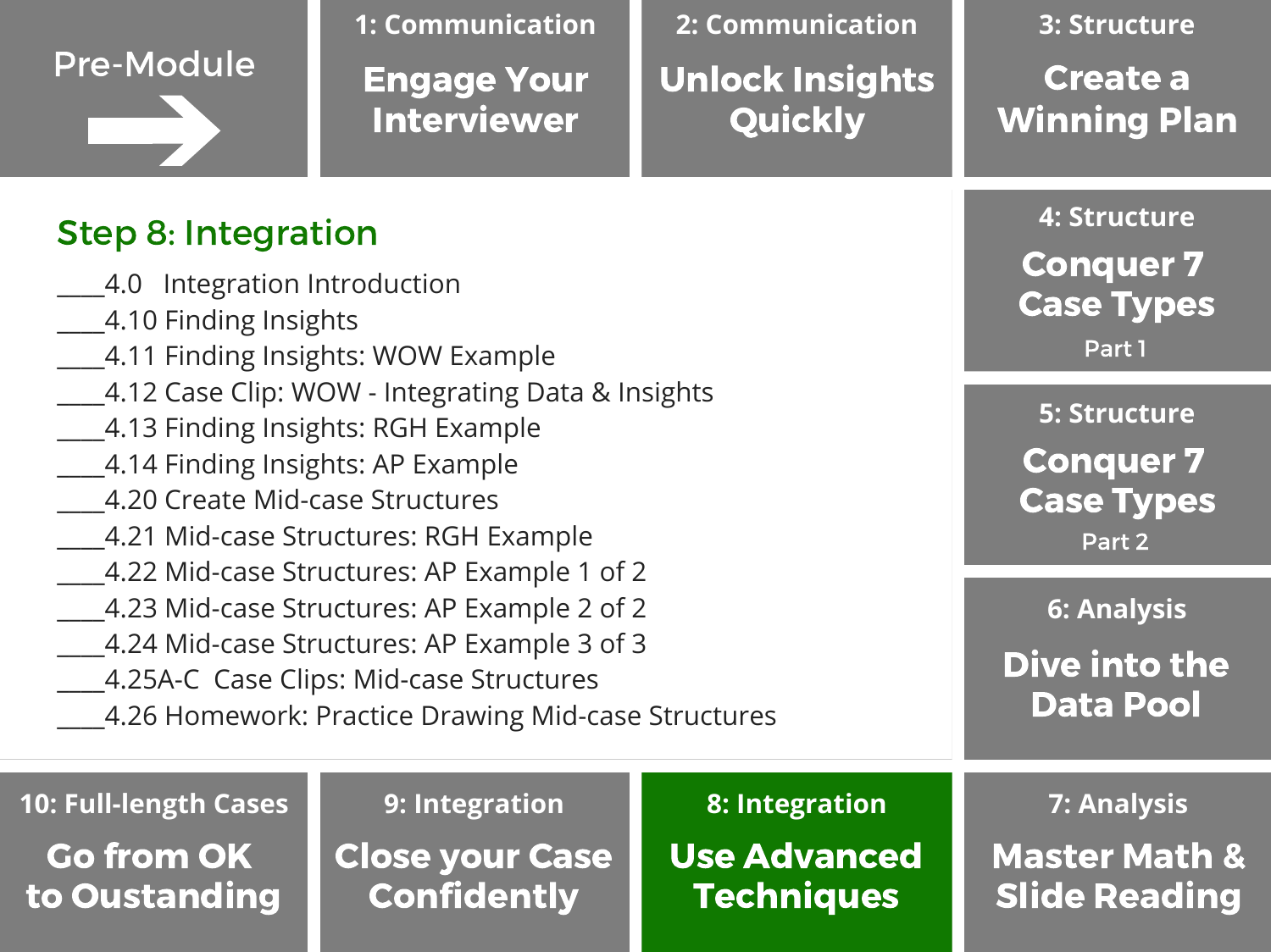| <b>1: Communication</b><br>2: Communication                                                                                                                                                                                                                                                                                                                                                                                                                                    |                                                                |                                                            | 3: Structure                                                           |
|--------------------------------------------------------------------------------------------------------------------------------------------------------------------------------------------------------------------------------------------------------------------------------------------------------------------------------------------------------------------------------------------------------------------------------------------------------------------------------|----------------------------------------------------------------|------------------------------------------------------------|------------------------------------------------------------------------|
| <b>Pre-Module</b>                                                                                                                                                                                                                                                                                                                                                                                                                                                              | <b>Engage Your</b><br><b>Interviewer</b>                       | <b>Unlock Insights</b><br>Quickly                          | <b>Create a</b><br><b>Winning Plan</b>                                 |
| <b>Step 9: Integration</b><br>Finish Strong - Part 1 of 2<br>4.30<br>Finish Strong - Part 2 of 2<br>4.31<br>_4.32A Case Clips - Wrap it Up! AP & RGH (Off-point)<br>4.32B Case Clips - Wrap it Up! WOW Foods (Off-point)<br>4.32C Case Clips - Wrap it Up! All 3 Cases (Average)<br>4.32D Case Clips - Wrap it Up! All 3 Cases (Great)<br>4.32E Case Clips - Wrap it Up! (David's Tips)<br><b>Homework: Practice Closing Cases</b><br>4.33<br>4.40<br><b>Integration Recap</b> |                                                                |                                                            | 4: Structure<br><b>Conquer 7</b><br><b>Case Types</b><br>Part 1        |
|                                                                                                                                                                                                                                                                                                                                                                                                                                                                                |                                                                |                                                            | <b>5: Structure</b><br><b>Conquer 7</b><br><b>Case Types</b><br>Part 2 |
|                                                                                                                                                                                                                                                                                                                                                                                                                                                                                |                                                                |                                                            | <b>6: Analysis</b><br>Dive into the<br><b>Data Pool</b>                |
| 10: Full-length Cases<br><b>Go from OK</b><br>to Oustanding                                                                                                                                                                                                                                                                                                                                                                                                                    | 9: Integration<br><b>Close your Case</b><br><b>Confidently</b> | 8: Integration<br><b>Use Advanced</b><br><b>Techniques</b> | 7: Analysis<br><b>Master Math &amp;</b><br><b>Slide Reading</b>        |